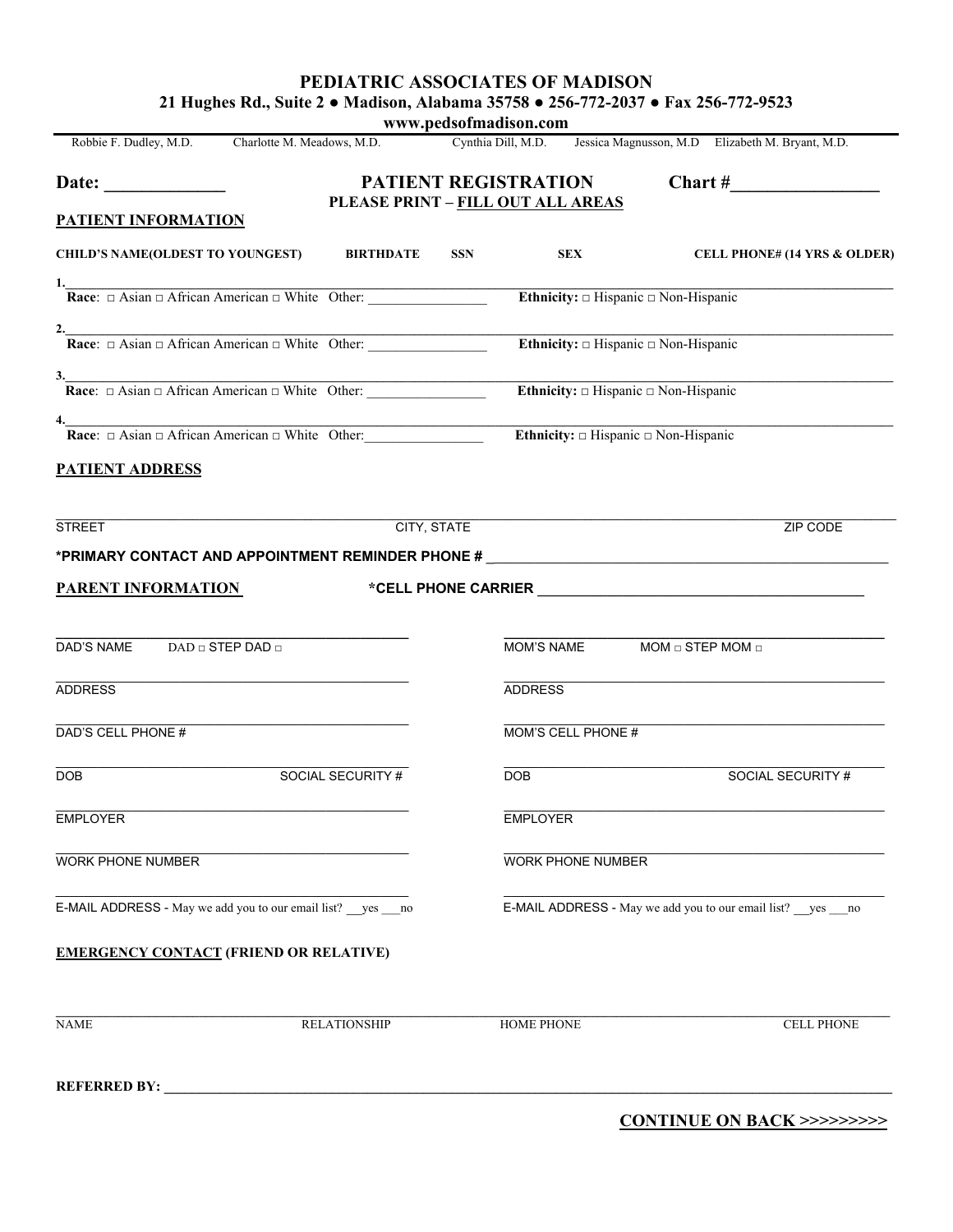## **INSURANCE INFORMATION**

#### **PRIMARY INSURANCE**

| <b>POLICY HOLDER'S NAME</b> | <b>DOB</b> | <b>SSN</b>           |                     | <b>COPAY</b> |
|-----------------------------|------------|----------------------|---------------------|--------------|
| PRIMARY INSURANCE CO.       |            | <b>POLICY NUMBER</b> | <b>GROUP NUMBER</b> |              |
| <b>SECONDARY INSURANCE</b>  |            |                      |                     |              |
| POLICY HOLDER'S NAME        | DOB.       | <b>SSN</b>           |                     | <b>COPAY</b> |
| SECONDARY INSURANCE CO.     |            | POLICY NUMBER        | <b>GROUP NUMBER</b> |              |

## **PLEASE READ AND SIGN AUTHORIZATION AND ASSIGNMENT**

### **\*ALL COPAYS OR CO-INSURANCE ARE DUE AT THE TIME OF SERVICE.**

I (We), the undersigned, hereby agree to pay all amounts and charges hereafter incurred by me or members of my family for services rendered by this office. In the event of non-payment, either by insurance or by me. The account may be turned over for collections and may result in dismissal from the practice.

I acknowledge and agree that Pediatric Associates of Madison, P.C., and any affiliates or vendor thereof, including collection or billing companies, may contact me by telephone or text message to any telephonic number I have provided to you, and any other telephone number associated with my account, including wireless or mobile telephone numbers. I further agree that you may use any method of contact to these numbers, such as an Automated Telephone Dialing System (ATDS) or prerecorded message. I also agree that I will notify Pediatric Associates of Madison, P.C., if I have given up ownership or control of any such telephone number.

## **CONSENT FOR TREATMENT**

I authorize the doctors of Pediatric Associates of Madison, P.C., to treat my minor children listed above as they deem medically necessary. I authorize emergency medical treatment for the above-named child(ren) in the event that he/she is brought into this practice by any person other than myself.

SIGNATURE OF PARENT OF LEGAL GUARDIAN PRINT NAME DATE

 $\mathcal{L}_\mathcal{L} = \mathcal{L}_\mathcal{L} = \mathcal{L}_\mathcal{L} = \mathcal{L}_\mathcal{L} = \mathcal{L}_\mathcal{L} = \mathcal{L}_\mathcal{L} = \mathcal{L}_\mathcal{L} = \mathcal{L}_\mathcal{L} = \mathcal{L}_\mathcal{L} = \mathcal{L}_\mathcal{L} = \mathcal{L}_\mathcal{L} = \mathcal{L}_\mathcal{L} = \mathcal{L}_\mathcal{L} = \mathcal{L}_\mathcal{L} = \mathcal{L}_\mathcal{L} = \mathcal{L}_\mathcal{L} = \mathcal{L}_\mathcal{L}$